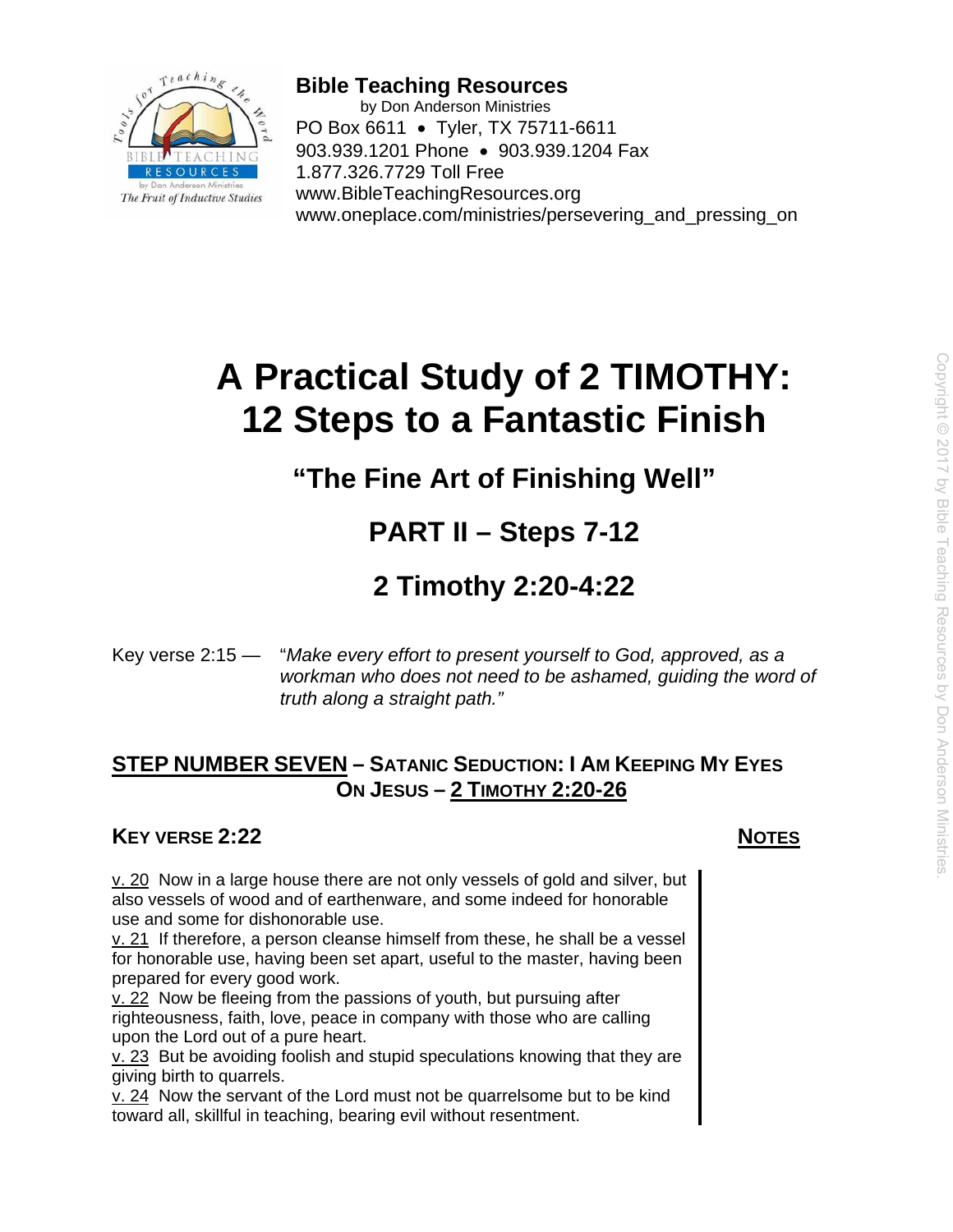v. 25 In gentleness correcting those who are opposing; If perhaps God may grant them repentance resulting in a knowledge of the truth. v. 26 And they may come to their senses and escape from the snare of the devil, having been held captive by him, under the spell of his will.

### **QUESTIONS:**

1. Read 2 Timothy 2:20-26 and in your own words pull out the main thought of this passage.

2. Are you a vessel that is clean and available for the Lord to use?

- 3. What kind of a "vessel" do you think you are?
- 4. What must a person do to be "a vessel for honorable use," according to verse 21?

5. Are you a "vessel for honorable use . . . set apart, useful to the master," and equipped for "every good work" (verse 21)?

6. What must we "flee" and what must we "pursue," according to verse 22?

7. How is the "servant of the Lord" to conduct himself in ministry, according to verses 24 & 25?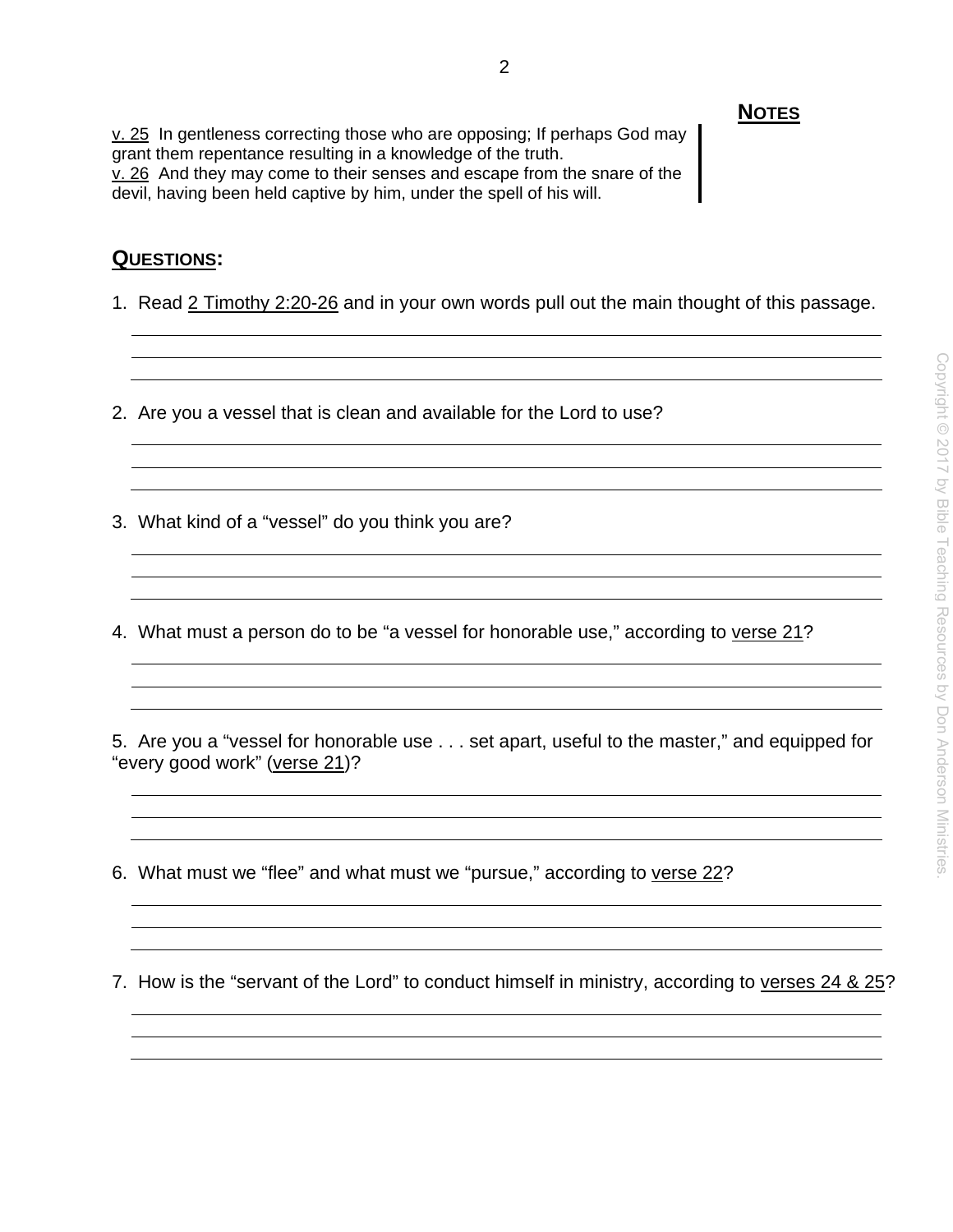8. What are some of the "snares" that the devil uses to "hold captive" believers that have fallen into his trap? (verse 26).

9. What verse in the study has meant the most to you?

10. What lesson have you learned from this study?

### **LESSONS FROM THE PASSAGE:**

What are some of the lessons we can learn from this particular study?

- LESSON #1: Satan's plan for your life is for you to live in denial, defense, defeat, and ultimately, destruction.
- LESSON #2: Satan is very much aware of your weaknesses and tendencies. He has the home field advantage.
- LESSON #3: Is the passion of your heart to be a "vessel for honorable use" (verse 21)?
- LESSON #4: Is your "vessel" clean so that God can use you?
- LESSON #5: Are you "useful to the master" and "prepared for every good work" (verse 21)?
- LESSON #6: Are you "fleeing from the passions of youth" (verse 22)?
- LESSON #7: Are you "pursuing after righteousness, faith, love, peace in company with those who are calling upon the Lord out of a pure heart" (verse 22)?
- LESSON #8: As far as you know right now, is your heart pure before the Lord?
- LESSON #9: Are you "avoiding foolish and stupid speculations" (verse 23)?
- LESSON #10: As a "servant of the Lord," are you "kind toward all, skillful in teaching, bearing evil without resentment, and in gentleness correcting those who are opposing" (verses 24 & 25)?
- LESSON #11: Has the Lord used you recently to precipitate "repentance resulting in a knowledge of the truth" (verse 25)?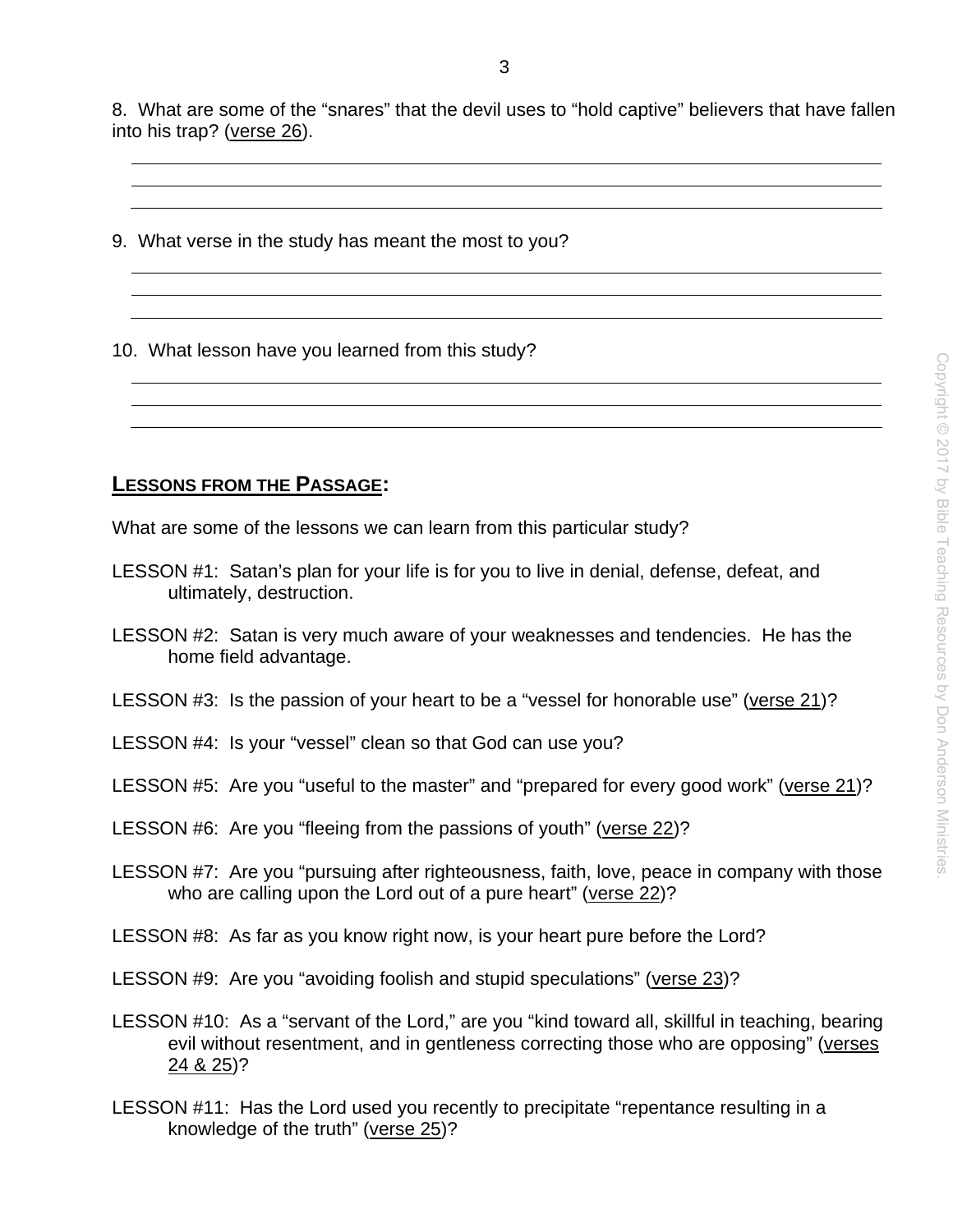- LESSON #12: Are there those in your circle of friends who have been caught in "the snare of the devil" and do you have a plan for helping them to come to their senses? (verse 26)
- LESSON #13: Step #7 for a fantastic finish is recognizing satanic seduction: I am keeping my eyes on Jesus.

# **ADDITIONAL NOTES:**

# **STEP NUMBER EIGHT – COUNTER CULTURE: LORD, WHERE YOU LEAD ME I WILL FOLLOW – 2 TIMOTHY 3:1-9**

## **KEY VERSE 3:5** NOTES

 $v. 1$  But be knowing this, that in the last days hard times will set in.

v. 2 For men will be fond of themselves (selfish), lovers of money, boasters, arrogant, slanderers, disobedient to parents, ungrateful, unholy.

v. 3 Without natural affection, irreconcilable, malicious gossips, without selfcontrol, brutal, not loving the good.

v. 4 Traitors, reckless, conceited, lovers of pleasure rather than lovers of God.

 $v. 5$  While having an outward form of godliness, although they have denied its power; and turn away from such men as these.

v. 6 For of these are those who are worming their way into houses and captivating silly women having been overwhelmed by their sins, who are being led on by various desires.

v. 7 Always learning and never able to come to the knowledge of the truth. v. 8 Now in the same manner as Jannes and Jambres opposed Moses, so also are these opposing the truth, Men depraved in mind, disqualified concerning the faith.

 $v. 9$  But they will not make further progress, for their folly shall become quite evident to all, as also that of those two came to be.

## **QUESTIONS:**

1. Read 2 Timothy 3:1-9 and in your own words pull out the main thought of this passage.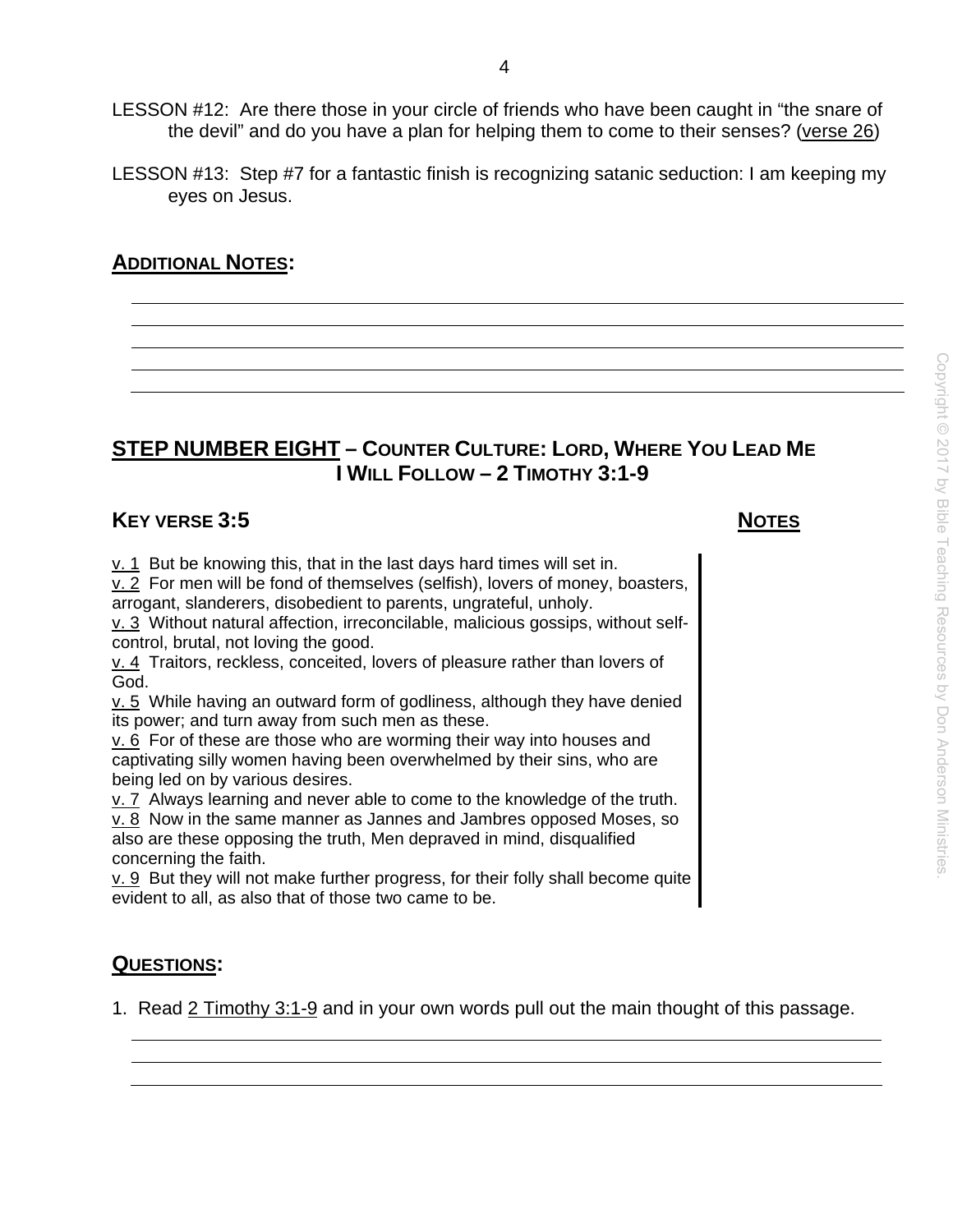2. What does Paul say about the "last days" in verse 1?

3. Make a list of the nineteen characteristics of the "last days" recorded in verses 2-5.

4. Describe what you think Paul means in verse 4 by the phrase: "lovers of pleasure rather than lovers of God."

5. What do you think Paul means by the phrase: "having an outward form of godliness, although they have denied its power," in verse 5?

6. What does Paul mean by the phrase: "Having been overwhelmed by their sins," in verse 6?

<u> 1989 - Johann Stoff, amerikansk politiker (d. 1989)</u>

7. What does Paul mean in verse 7 by the phrase: "learning and never able to come to the knowledge of the truth"?

8. The men who are "opposing the truth" are described in three ways in verse 8, how are they described?

9. What verse in the study has meant the most to you?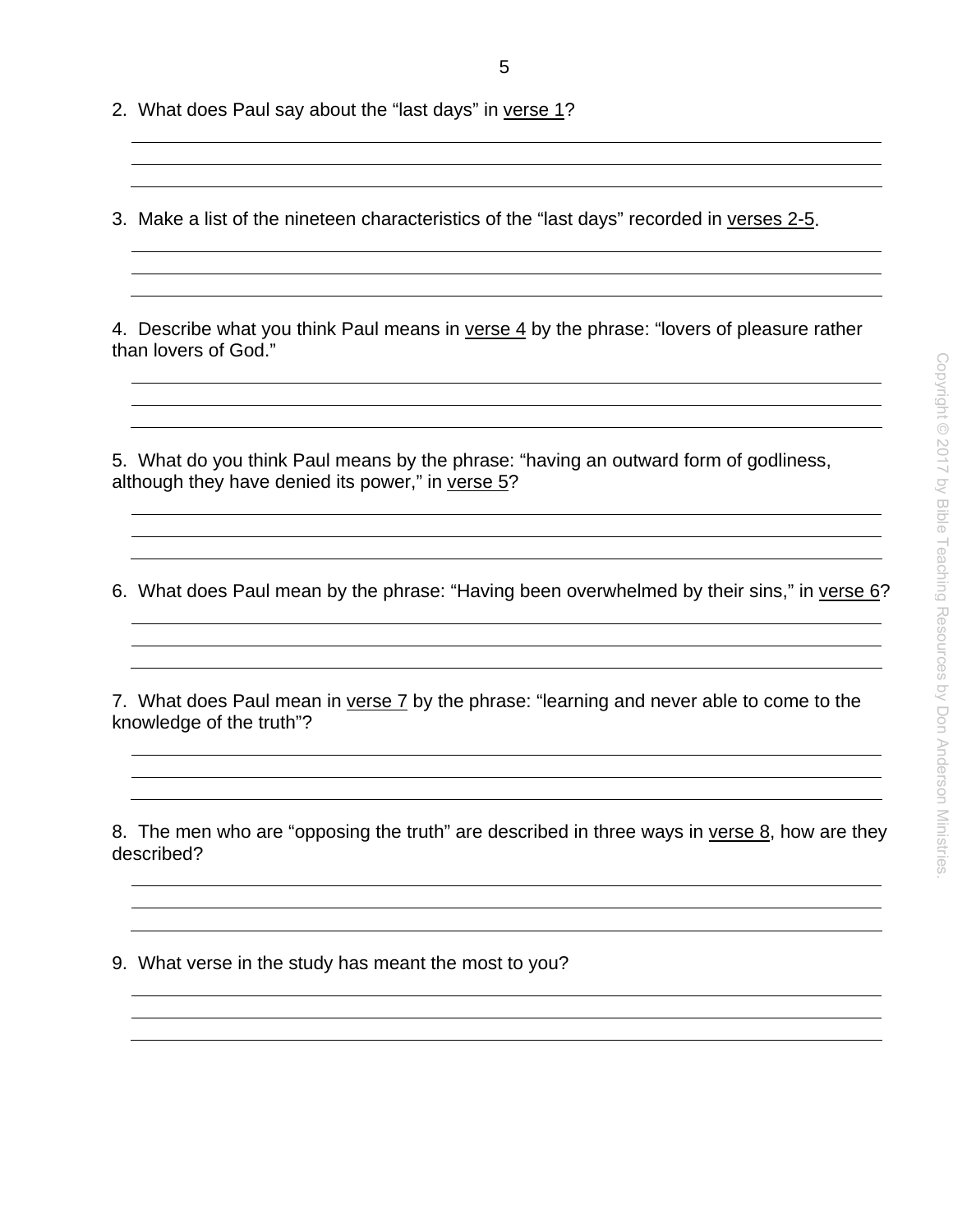10. What lesson have you learned from this study?

**LESSONS FROM THE PASSAGE:** 

What are some of the lessons we can learn from this particular study?

- LESSON #1: Be constantly keeping this in mind, "that in the last days [cruel and] hard times will set in" (verse 1).
- LESSON #2: The "last days" refers to any time from the resurrection of Jesus Christ to His coming again to take us to be with Himself.
- LESSON #3: There are nineteen characteristics of those who chose to live life in Satan's traps (see verses 2-5).
- LESSON #4: Love of self and love of "money" are the roots of many of these other ugly characteristics of those who are living a false profession (verse 2).
- LESSON #5: They are "lovers of pleasure rather than lovers of God" (verse 4).
- LESSON #6: They have an "outward form of godliness, although they have denied its power" (verse 5).
- LESSON #7: Paul commands Timothy to "turn away from such men as these" (verse 5).
- LESSON #8: They are "always learning and never able to come to the knowledge of the truth" (verse 7).
- LESSON #9: Are you on track spiritually?
- LESSON #10: Are you growing and changing?
- LESSON #11: Are you experiencing His power?
- LESSON #12: Do you have a hunger for the Word?

## **ADDITIONAL NOTES:**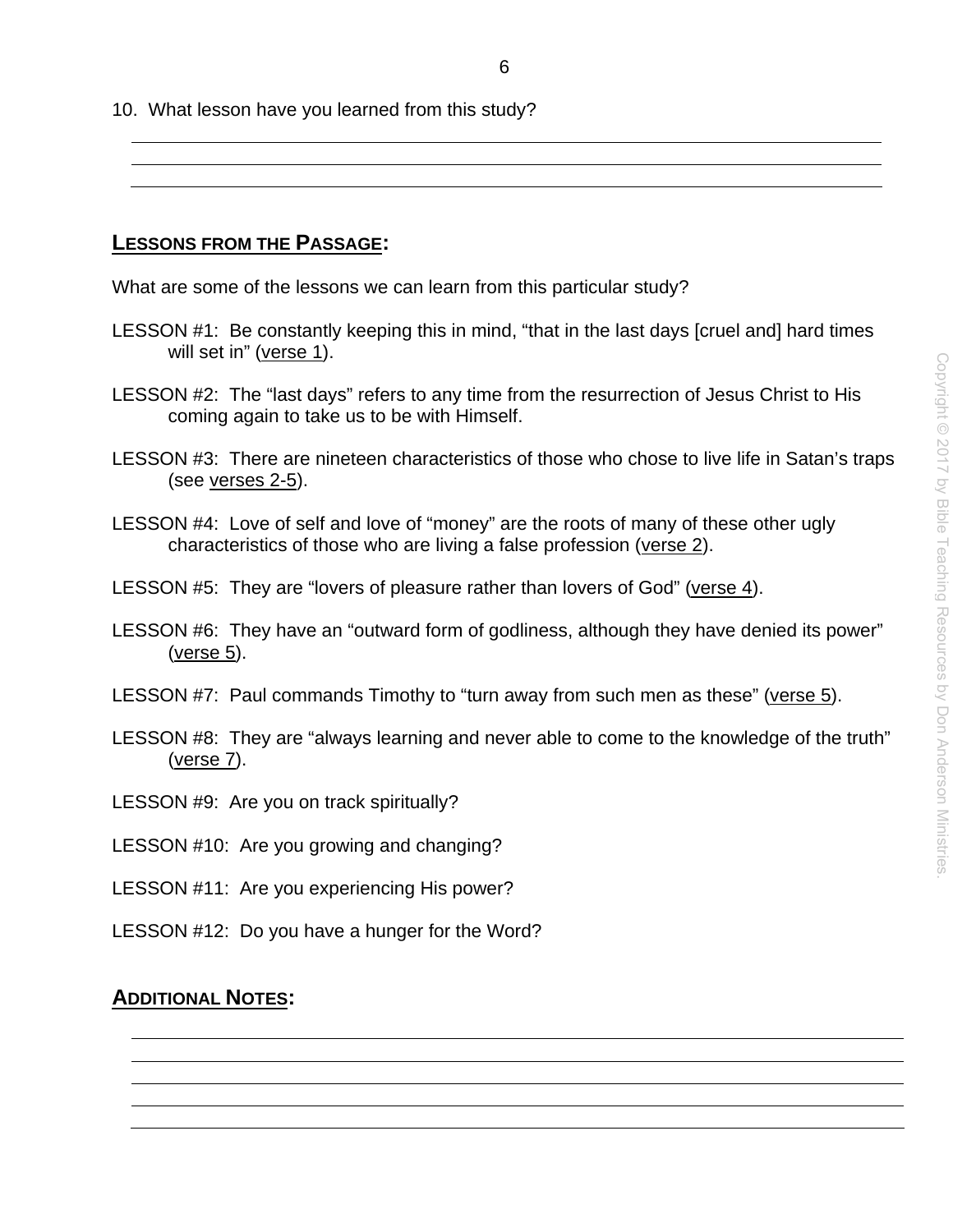# **STEP NUMBER NINE – FAITHFUL: MAY HE FIND ME FAITHFUL – 2 TIMOTHY 3:10-17**

### **KEY VERSE 3:14** NOTES

v. 10 But you followed faithfully my teaching, conduct, purpose, faith, steadfastness, love, perseverance,

v. 11 Persecutions, sufferings, such as came to me in Antioch, in Iconium, in Lystra, what manner of persecutions I endured; and out of them all the Lord delivered me.

v. 12 And indeed all those who are desiring to live godly in Christ Jesus will be persecuted.

v. 13 But evil men and imposters will go on from bad to worse, leading astray and being led astray.

 $v. 14$  But you be remaining in the things which you learned and became convinced of, knowing from whom you learned them.

v. 15 And that from childhood you have known the sacred writings which are able to make you wise unto salvation through faith which is in Christ Jesus.

v. 16 Every Scripture is God-breathed and beneficial for teaching, for conviction, for correction, for training in righteousness,

v. 17 in order that the man of God may be adequate, having been equipped for every good work.

## **QUESTIONS:**

1. Read 2 Timothy 3:10-17 and in your own words pull out the main thought of this passage.

2. What nine ways has Timothy been faithful to follow the apostle, according to verses 10 &11?

3. What has the Lord done for the apostle, according to verse 11?

4. How will those who are "desiring to live godly in Christ Jesus" be treated, according to verse 12?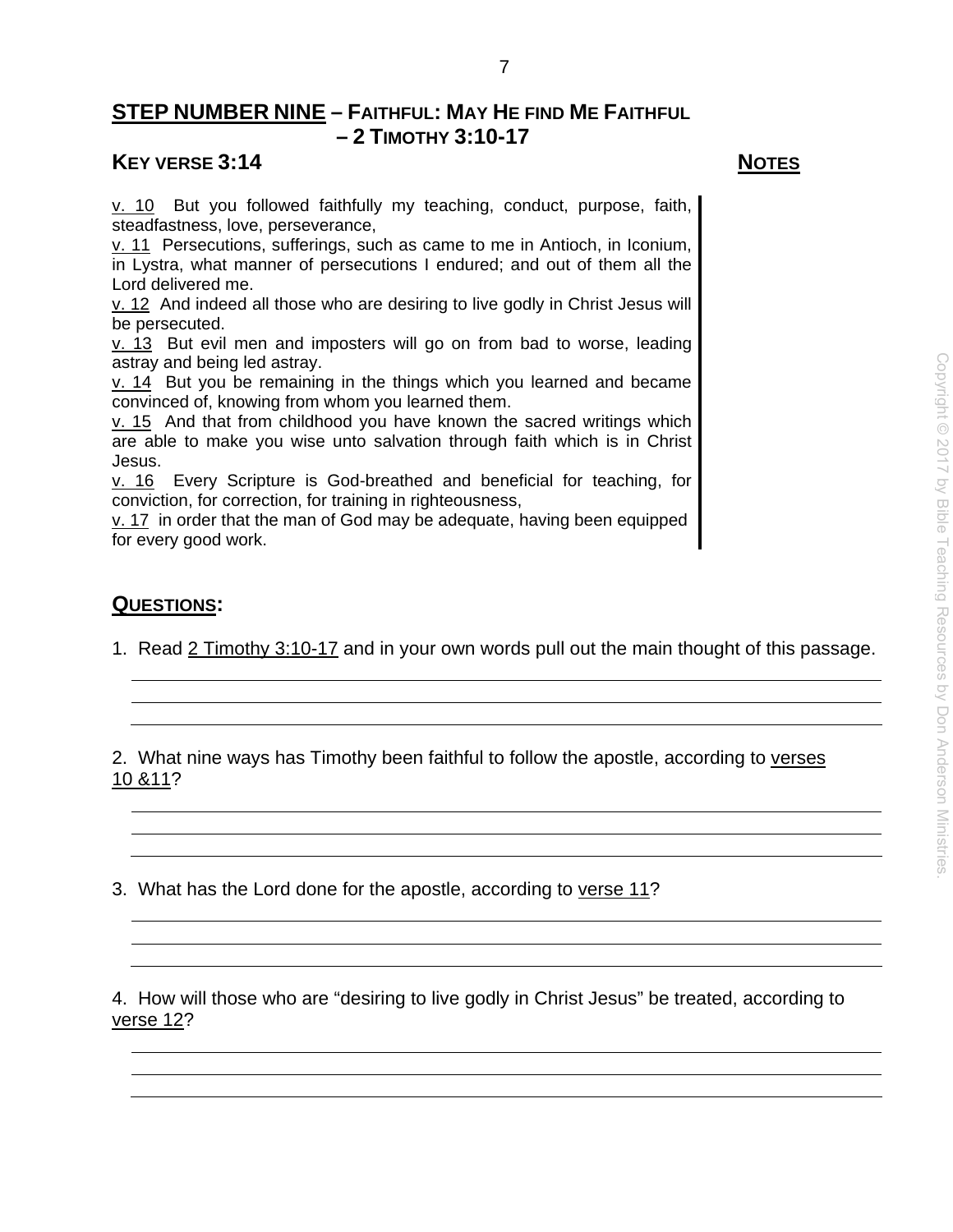- 5. What does Paul say about "evil men and imposters," in verse 13?
- 6. What is Paul commanded to do in verse 14?
- 7. What are the scriptures able to do for us, according to verse 15?
- 8. In what four ways are the scriptures beneficial to us, according to verse 16?
- 9. What verse in the study has meant the most to you?
- 10. What lesson have you learned from this study?

#### **LESSONS FROM THE PASSAGE:**

What are some of the lessons we can learn from this particular study?

- LESSON #1: Step #9 is Faithful: May He Find Me Faithful.
- LESSON #2: The world crows success, but God crowns faithfulness.
- LESSON #3: Timothy was faithful to listen to his mentor and follow his model.
- LESSON #4: Suffering is part of the godly life.
- LESSON #5: The Word of God is our message to the world.
- LESSON #6: The Lord has been faithful to deliver Paul out of all his troubles.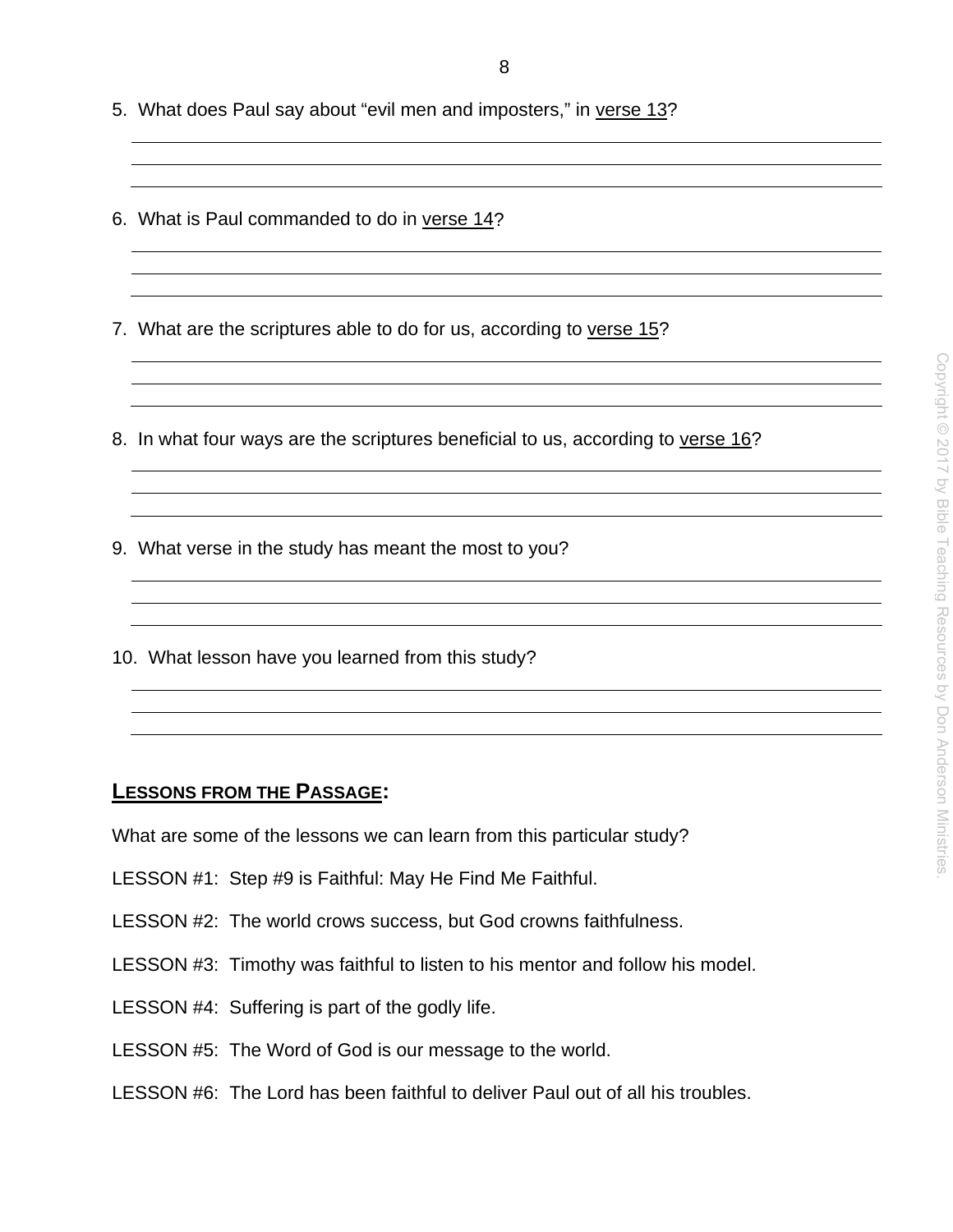- LESSON #7: Things keep getting worse and worse for the non-Christian and better and better for the Christian.
- LESSON #8: The Word of God teaches us, turns us, tests us, and trains us (verse 16).
- LESSON #9: The culture is going down but you stay by the stuff.
- LESSON #10: The secret to faithfulness is to stay steadfast in the storm.
- LESSON #11: It is never too early to start exposing our children to the Scriptures.
- LESSON #12: The Scriptures make us "wise unto salvation through faith which is in Christ Jesus" (verse 15).
- LESSON #13: Scripture is "beneficial for teaching, for conviction, for correction, for training in righteousness" (verse 16).
- LESSON #14: Knowledge of the Scriptures prepares us to "be adequate" and to be "equipped for every good work" (verse 17).

#### **ADDITIONAL NOTES:**

# **STEP NUMBER TEN – PASSION: PLEASING YOU IS MY RULING PASSION – 2 TIMOTHY 4:1-8**

#### **KEY VERSE 4:2** NOTES

 $v. 1$  I am charging you in the presence of God and of Christ Jesus, the one who is about to be judging the living and the dead and by His appearing and His kingdom.

v. 2 Preach the word, hold yourself in readiness when it is convenient and when it is inconvenient, reprove, rebuke, exhort with unlimited patience and teaching.

v. 3 For the time will come when they will not listen willingly to wholesome instruction, But after their own desires, they will accumulate to themselves a great many teachers who are tickling their ears.

v. 4 And they will turn away their ears from the truth and will wander off into myths.

v. 5 But you be self-possessed under all circumstances, bear hardship patiently, do the work of an evangelist, fulfill your ministry.

v. 6 For I am already being poured out as a drink offering, and the time of my departure has come.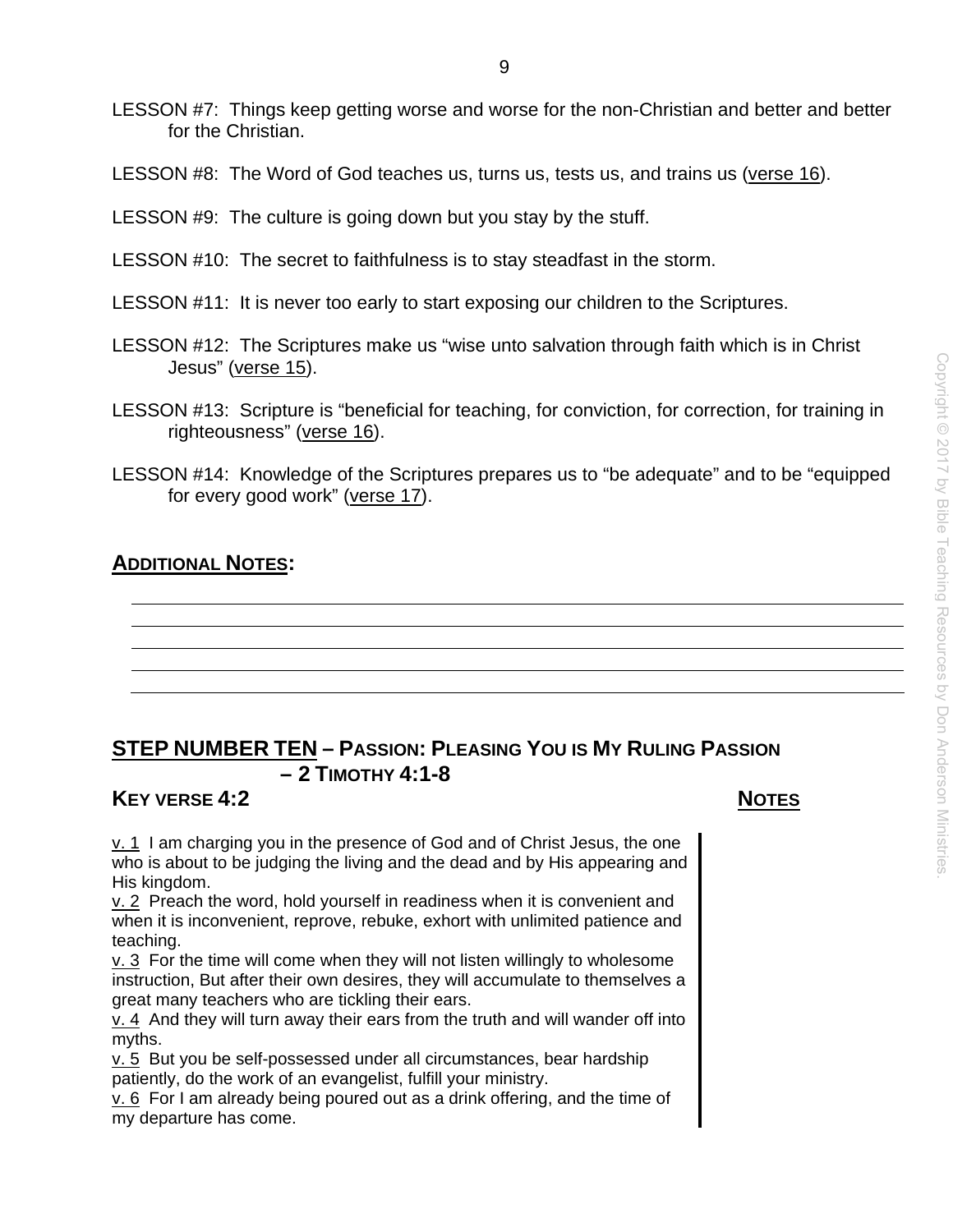*NOTES* v. 7 I have fought the good fight, I have finished the course; I have kept the faith.

v. 8 In the future there is reserved for me, the crown of righteousness, which the Lord, the righteous judge will award to me on that day and not only to me but also to all who have loved His appearing.

#### **QUESTIONS:**

1. Read 2 Timothy 4:1-8 and in your own words pull out the main thought of this passage.

2. What is the Lord about to do, according to verse 1?

3. What is Timothy charged to do, according to verse 2?

4. How is the culture going to respond in the last days to the teaching of the Word, according to verses 3 & 4?

<u> 1980 - Johann Barn, mars ann an t-Amhain Aonaich ann an t-Aonaich ann an t-Aonaich ann an t-Aonaich ann an t-</u>

5. Outline what Timothy is supposed to do in this situation, according to verse 5.

6. What does Paul say about his present circumstances, according to verse 6?

7. What three things does Paul say about his ministry, according to verse 7?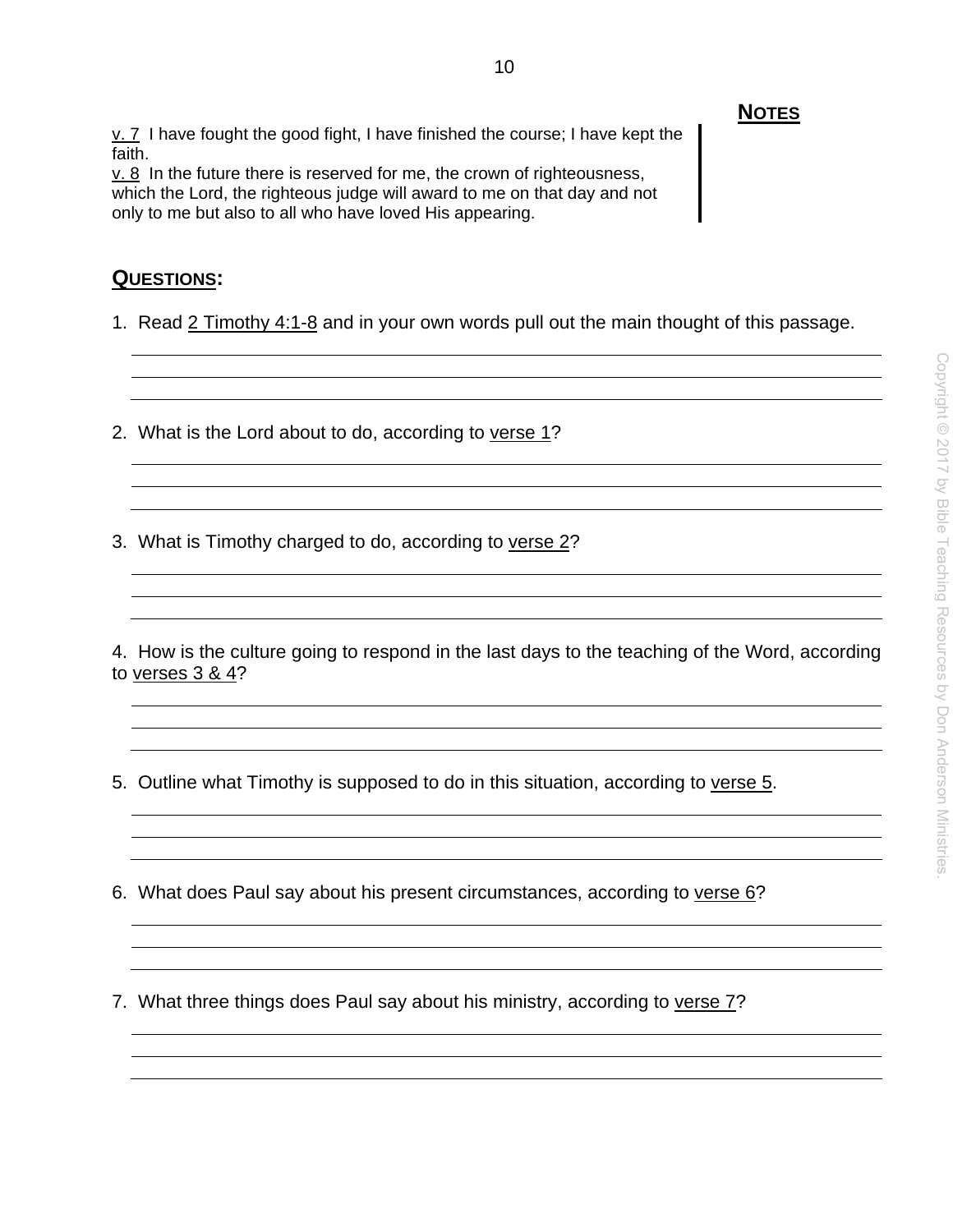8. What does Paul have to look forward to in the future, according to verse 8?

9. What verse in the study has meant the most to you?

10. What lesson have you learned from this study?

#### **LESSONS FROM THE PASSAGE:**

What are some of the lessons we can learn from this particular study?

LESSON #1: Can you say to the Lord right now, "Lord, pleasing You is my ruling passion"?

LESSON #2: Only passions, great passions, can elevate the soul to great things.

- LESSON #3: The runner who puts the last ounce of effort into the race feels the glorious satisfaction of having given everything to the moment.
- LESSON #4: Are you carrying out Paul's five-fold charge to Timothy in your life today? "Preach the word, hold yourself in readiness when it is convenient and when it is inconvenient, reprove, rebuke, exhort with unlimited patience and teaching" (verse 2).
- LESSON #5: Are you endeavoring to be obedient to the four things Paul says to Timothy in verse 5? "But you be self-possessed under all circumstances, bear hardship patiently, do the work of an evangelist, fulfill your ministry."
- LESSON #6: In view of your impending departure in death, are you living by the words of the Psalmist in "numbering your days and applying your heart to wisdom"? (Psalm 90:12).
- LESSON #7: How concerned are you for the lost and doing "the work of an evangelist"? (verse 5).
- LESSON #8: What are you doing presently to reach out and touch the lives of others?
- LESSON #9: Are you consistent in your walk with God?
- LESSON #10: If you died right now, could you say, "I fought, I finished, I kept"? (verse 7).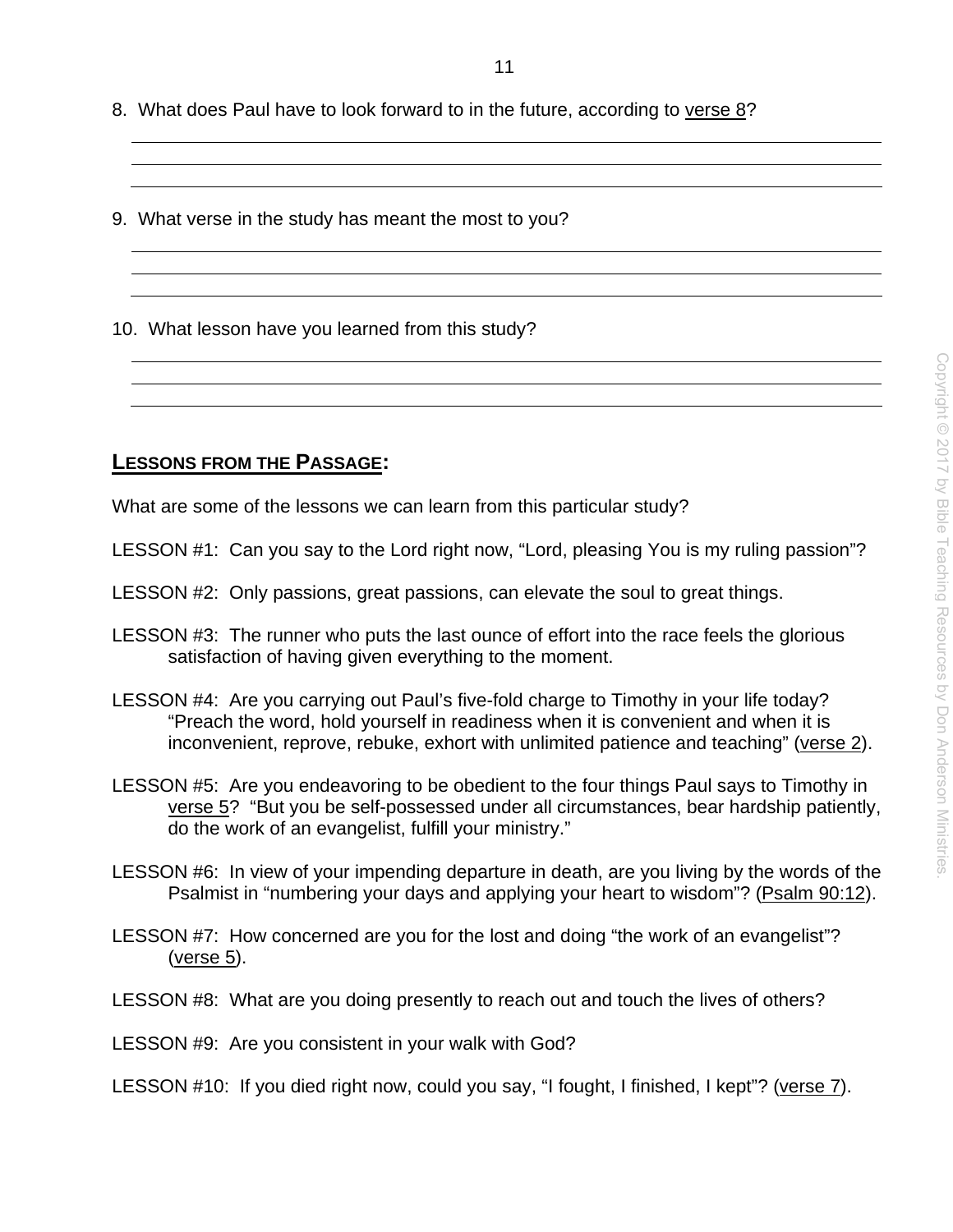LESSON #11: Are you looking forward to His coming?

LESSON #12: Your departure gate and flight time have already been scheduled on the great computers in the sky.

# **ADDITIONAL NOTES:**

# **STEP NUMBER ELEVEN – SERVANTHOOD: MAY I HEAR WELL-DONE – 2 Timothy 4:9-15**

# **KEY VERSE 4:10** NOTES

v. 9 Make every effort to come to me soon.

v. 10 For Demas deserted me, having loved this present world, and gone to Thessalonica; Crescens to Galatia; Titus to Dalmatia.

v. 11 Luke alone is with me. Pick up Mark and be bringing him with you, For he is useful to me for service.

v. 12 But Tychicus I sent to Ephesus.

v. 13 When you are coming, be bringing the cloak which I left at Troas with Carpus, also the books, especially the parchments.

v. 14 Alexander, the coppersmith, did me a great deal of harm; the Lord will pay him back according to his deeds.

v. 15 And you also be guarding yourself against him for he vigorously opposed our words.

# **QUESTIONS:**

1. Read 2 Timothy 4:9-15 and in your own words pull out the main thought of this passage.

2. What caused Demas to desert the ministry, according to verse 10?

3. Read 1 John 2:15-17 and describe the world from John's perspective.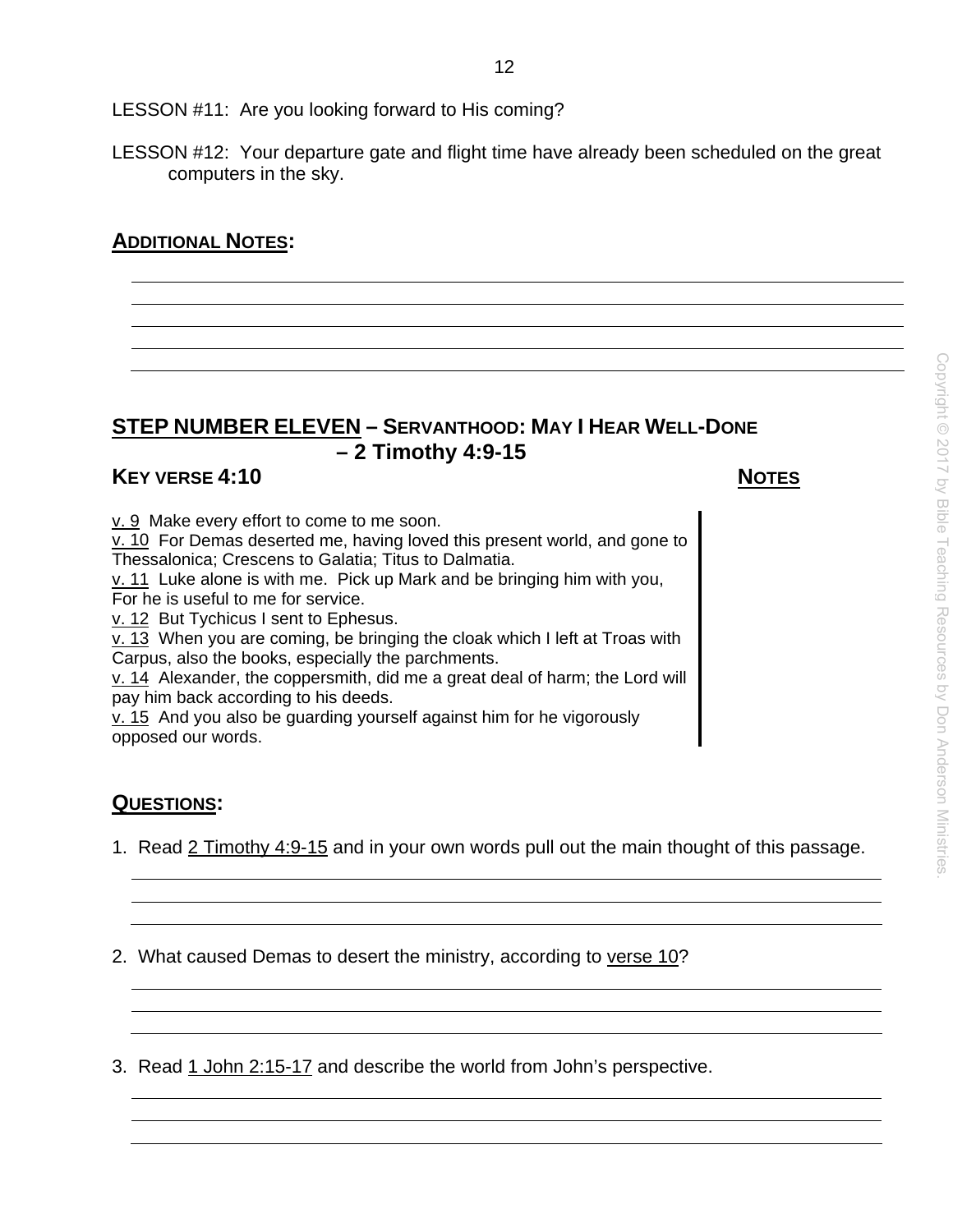4. How is Mark described in verse 11?

5. Read Mark 10:45 and answer this question: Am I considered by others as a faithful servant?

- 6. What instructions does Paul give to Timothy in verse 13?
- 7. What did Alexander the coppersmith do to Paul? What will the Lord do in response?

8. Read Isaiah 54:17 and describe what Paul asks Timothy to do, with regard to Alexander the coppersmith in verse 15.

<u> 1989 - Johann Stein, marwolaethau a bhaile an t-Alban ann an t-Alban an t-Alban ann an t-Alban an t-Alban an</u>

9. What verse in the study has meant the most to you?

10. What lesson have you learned from this study?

#### **LESSONS FROM THE PASSAGE:**

What are some of the lessons we can learn from this particular study?

- LESSON #1: Do you have a reputation of being a person who is available at a time of emergency?
- LESSON #2: Is the Lord and what He wants the most important thing in your life?

<u> 1980 - Johann Barbara, martxa amerikan personal (h. 1980).</u>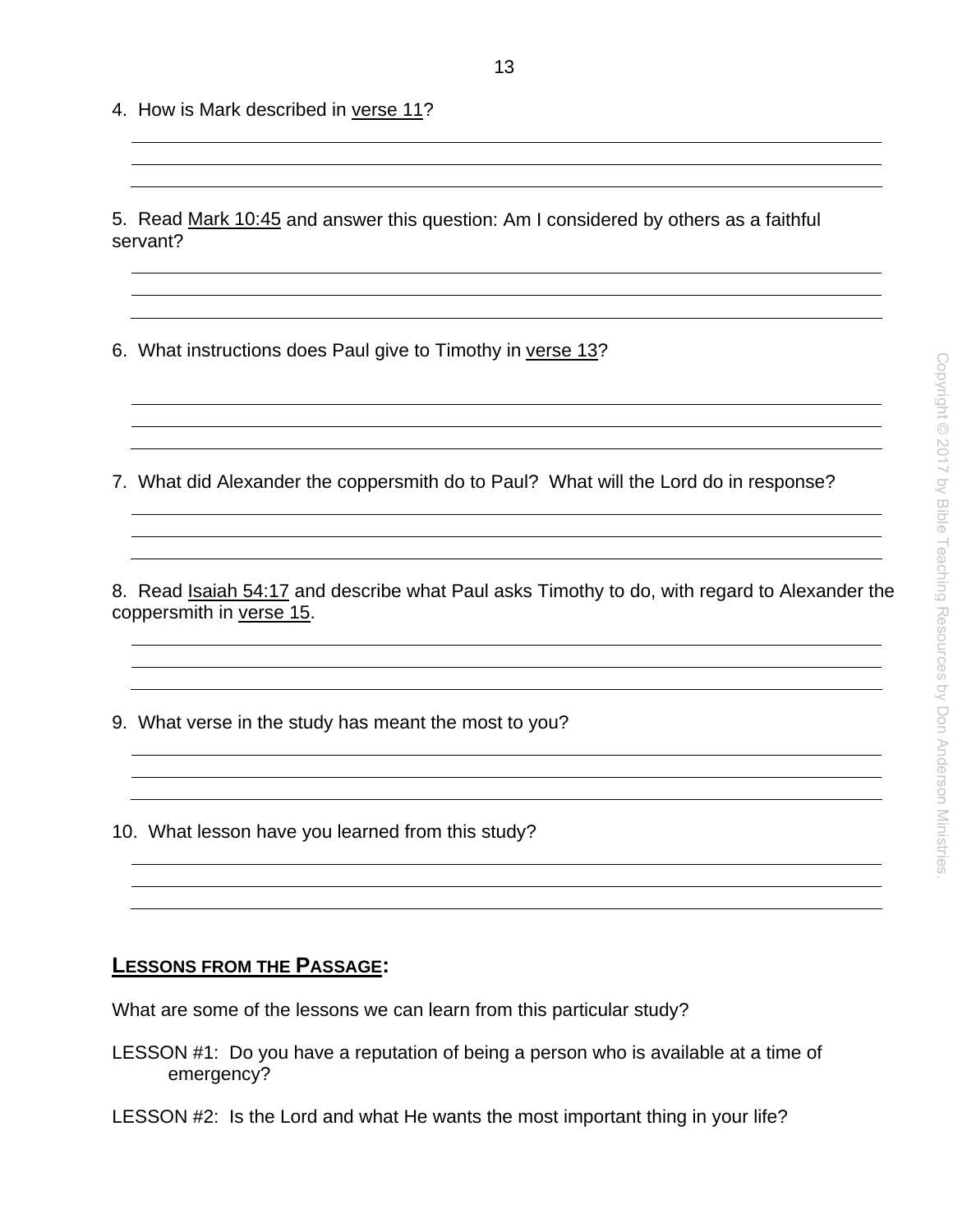LESSON #3: Isn't it a comfort that the Lord will never leave us nor forsake us?

- LESSON #4: Mark teaches us that having made a mistake does not mean that we cannot finish strong in the accomplishment of the Lord's mission for our lives.
- LESSON #5: Are you known as a person who is "useful" in the Lord's service? (verse 11).
- LESSON #6: Do you often drop everything and answer urgent requests?
- LESSON #7: The choice is dedicate or desert.
- LESSON #8: What are the things you would ask for if you knew you did not have long to live?
- LESSON #9: Are you careful and concerned about your relationships with others?
- LESSON #10: One of the greatest things you can do to help you with the problem of loneliness is to make lots of good friends.
- LESSON #11: Are there some people who have done you a "great deal of harm" and you need to let go and let the Lord take care of that situation? (verse 14).
- LESSON #12: There will never come a time in your life when you are allowed to cease to serve.

# **ADDITIONAL NOTES:**

# **STEP NUMBER TWELVE – FINISHER: YOU FOUGHT AND YOU FINISHED – 2 TIMOTHY 4:16-22**

### **KEY VERSE 4:18 NOTES**

 $v. 16$  At my first defense no one stood with me, but all deserted me; may it not be counted against them.

v. 17 But the Lord stood with me and strengthened me, in order that through me the proclamation might be fully proclaimed and that all the Gentiles might hear; and I was delivered out of the Lion's mouth. v. 18 The Lord will deliver me from every evil deed, and will bring me safely to His heavenly kingdom; to Him be the glory forever and ever, Amen. v. 19 Greet Prisca and Aquila and the household of Onesiphorus. v. 20 Erastus remained in Corinth, but Trophimus, being ill, I left behind in Miletus.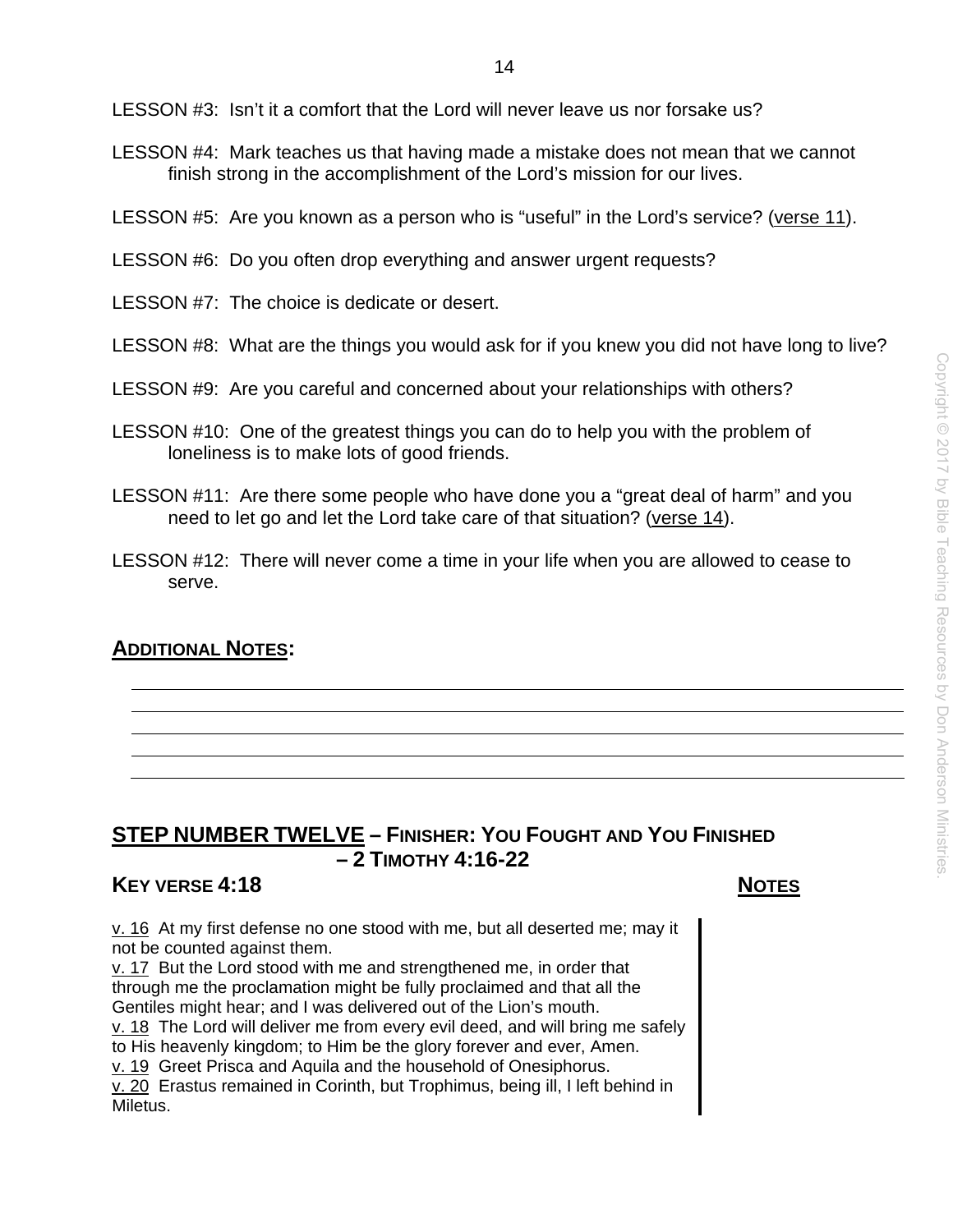v. 21 Make every effort to come before winter. Eubulus and Pudens and Linus and Claudia and all the brethren are sending greetings to you. v. 22 The Lord be with your spirit. Grace be with you.

### **QUESTIONS:**

1. Read 2 Timothy 24:16-22 and in your own words pull out the main thought of this passage.

and the control of the control of the control of the control of the control of the control of the control of the

- 2. How does Paul characterize his court appearance in verse 16?
- 3. What did the Lord do for Paul, according to verse 17?
- 4. What was Paul's number one priority and concern, according to verse 17?
- 5. What two things will the Lord do for the apostle, according to verse 18?
- 6. What three people does Paul want to Timothy to "greet," according to verse 19?
- 7. What happened to Trophimus, according to verse 20?
- 8. What does Paul ask Timothy to do, according to verse 21?